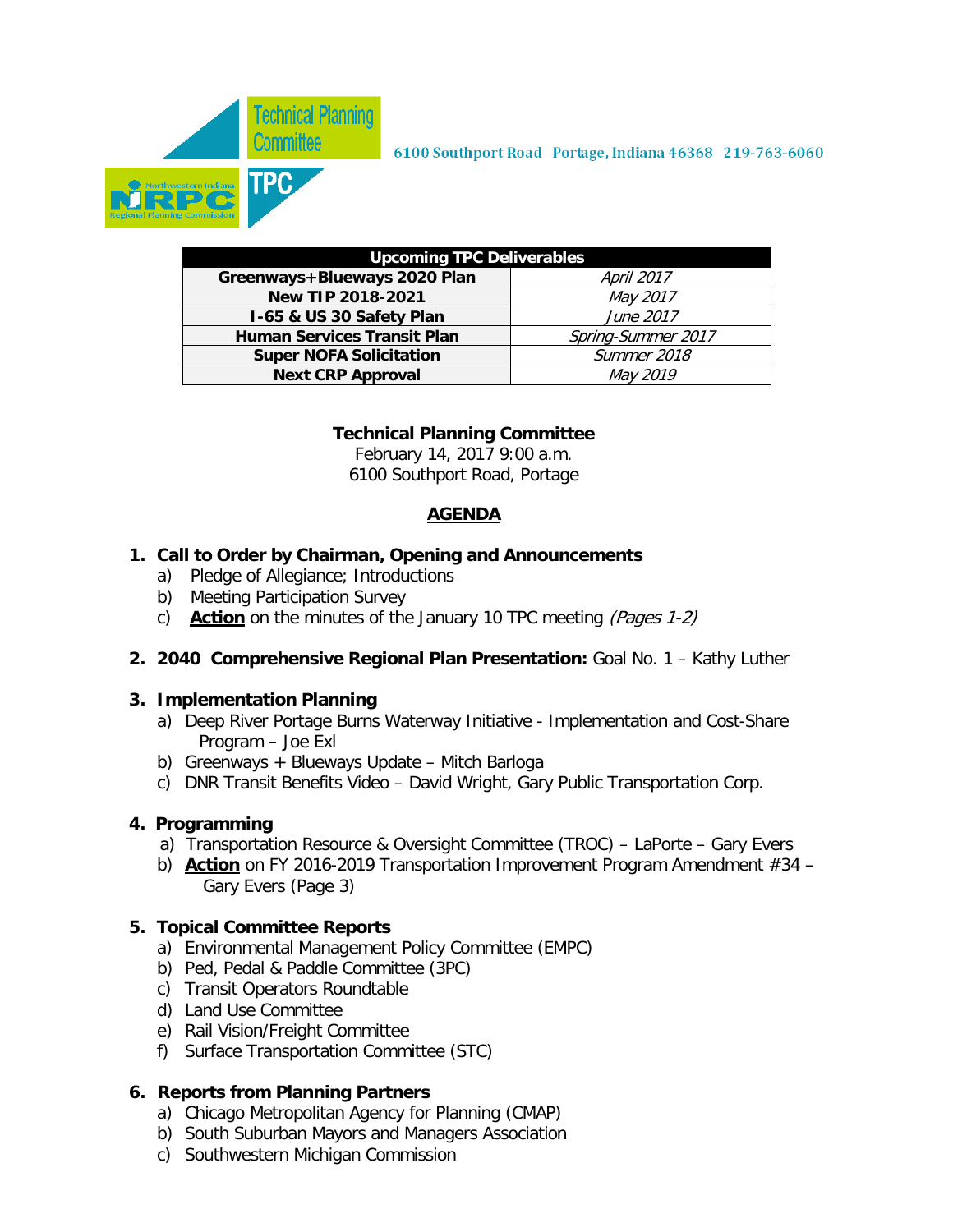d) Federal Highway Administration & Federal Transit Administration

## **7. Public Comment on Agenda Items**

**8. Emerging Trends Presentation –** Eman Ibrahim

### **9. Other Business, Staff Announcements and Upcoming Meetings**

- a) Other Business
- b) Staff Announcements
- c) NIRPC Meetings
	- The Executive Board will meet on Thursday, February 16 at 9:00 a.m. in the Lake Michigan Room at the NIRPC office.
	- The Ped, Pedal & Paddle Committee will meet on Thursday, February 23 at 1:30 p.m. in the Lake Michigan Room at the NIRPC office.
	- The Transportation Resource & Oversight Committee for Lake & Porter Counties will meet on February 27 at 9:00 a.m. in the Lake Michigan Room at the NIRPC office
	- The Environmental Management Policy Committee will meet on February 2 at 9:00 a.m. at the NIRPC office

The NIRPC Office will be closed on Monday, February 20 in observance of the President's Day holiday.

The next Technical Planning Committee meeting will be held on March 14, 2017 at 9:00 a.m. in the Lake Michigan Room at the NIRPC office.

Requests for alternate formats, please contact Mary Thorne at NIRPC at least 48 hours prior at (219) 763-6060 extension 131 or at [mthorne@nirpc.org.](mailto:mthorne@nirpc.org) Individuals with hearing impairments may contact us through the Indiana Relay 711 service by calling 711 or (800) 743-3333.

*The Northwestern Indiana Regional Planning Commission (NIRPC) prohibits discrimination in all its programs and activities on the basis of race, color, sex, religion, national origin, age, disability, marital status, familial status, parental status, sexual orientation, genetic information, political beliefs, reprisal, or because all or part of an individual's income is derived from any public assistance program.*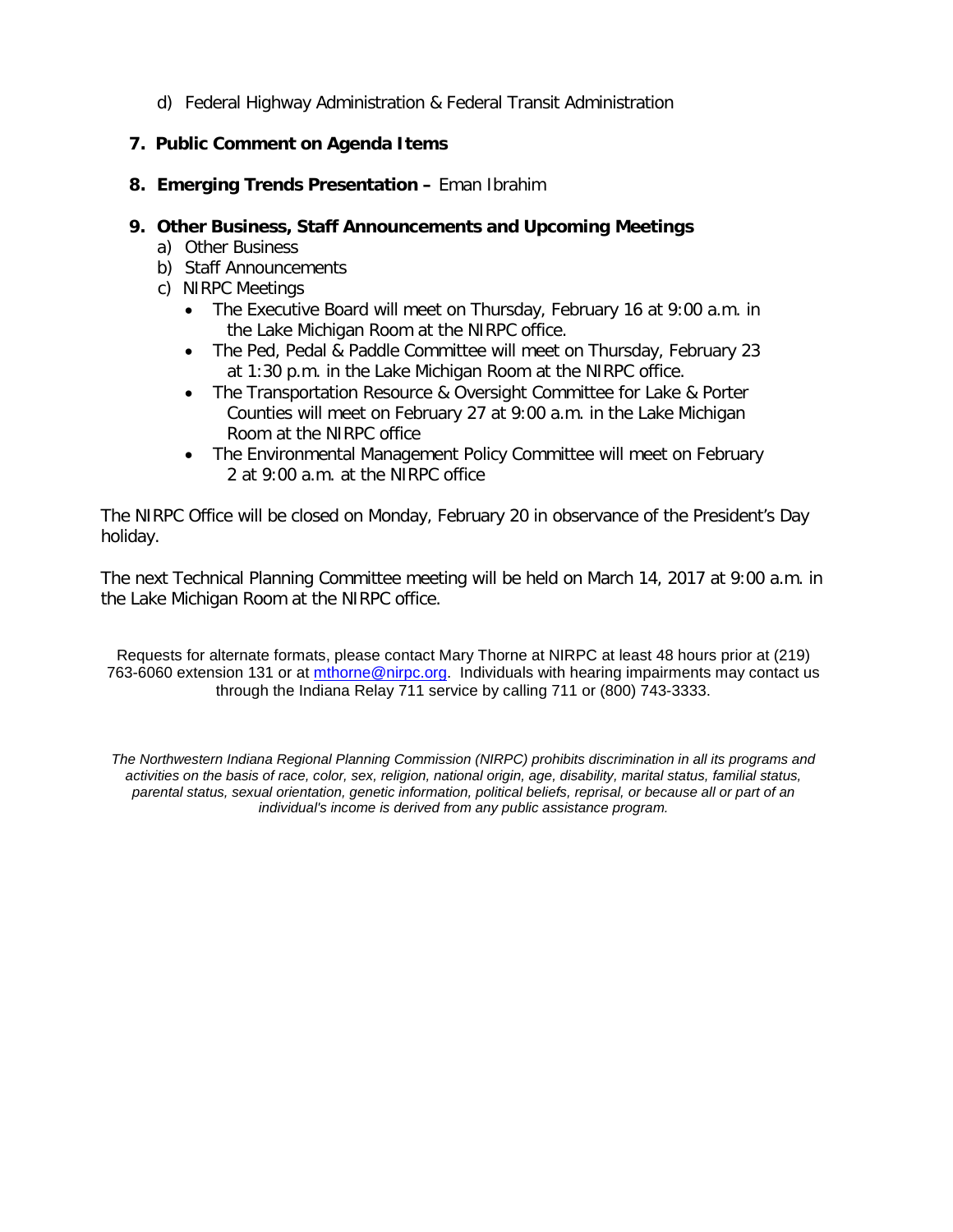## **Technical Planning Committee Meeting**

Construction Advancement Foundation Training Center 6050 Southport Road, Portage January 10, 2017 **MINUTES** 

Chairman Michael Griffin called the meeting to order at 9:00 a.m. with the Pledge of Allegiance and selfintroductions. Members present included Michael Griffin, Kevin Breitzke, Geof Benson, William Emerson, Jr., George Topoll, Daryl Lampkin, David Wright, Rebecca "Sis" Williams, Lyndsay Quist, Tyler Kent, Mark O'Dell, Tom MacLennan, Jerry Siska, Beth Shrader and Kay Nelson. Joyce Newland and Mary Enright participated by conference phone. Others present included Mike Yacullo, Ismail Attallah, Joe Crnkovich, Deb Backhus, Phil Gralik, Robin Bardozi-Tillman, Jack Eskin, Jake Dammarell, Jeff Huet, Randy Strasser, Tom Silich, Fred Williams, Don Oliphant, and Chris Moore. Staff present included Mitch Barloga, Gary Evers, Kathy Luther, Stephen Sostaric, James Winters, Eman Ibrahim, Amanda Pollard and Mary Thorne.

The minutes of the December 6, 2016 Technical Planning Committee meeting were approved by general consent.

Mitch Barloga presented a refresher overview of the vision and principles of the 2040 Plan. Various themes of the plan will be revisited at future meetings.

Stephen Sostaric reported that there were no regionally significant comments received on the Regional Corridor Study.

Eman Ibrahim presented an overview of the Regional Corridor Study work which was done as a part of the last Unified Planning Work Program (UPWP). The study identified 22 segments which, when completed, would provide better connectivity and relieve congestion. On a motion by Kevin Breitzke and a second by Rebecca Williams, the Regional Corridor Study was recommended by the Committee to the Commission for adoption.

Mitch Barloga explained that the 2040 Companion Update Amendment #3 for the SR 249 additional Access Bridge to the Ports of Indiana-Burns Harbor was adopted by the Commission last month, but it was never formally recommended by this Committee. As a formality, Kay Nelson moved to affirm and ratify the amendment approved by the Commission last month. The motion was seconded by Geof Benson. The TPC recommended the amendment.

Kathy Luther reported on the Dep River-Portage Burns Waterway Plan Implementation meeting will be held next Thursday at the Construction Advancement Foundation's main building at 10 a.m. \$300,000 will be spent in the next eight months in these critical areas. Attend the meeting for more information.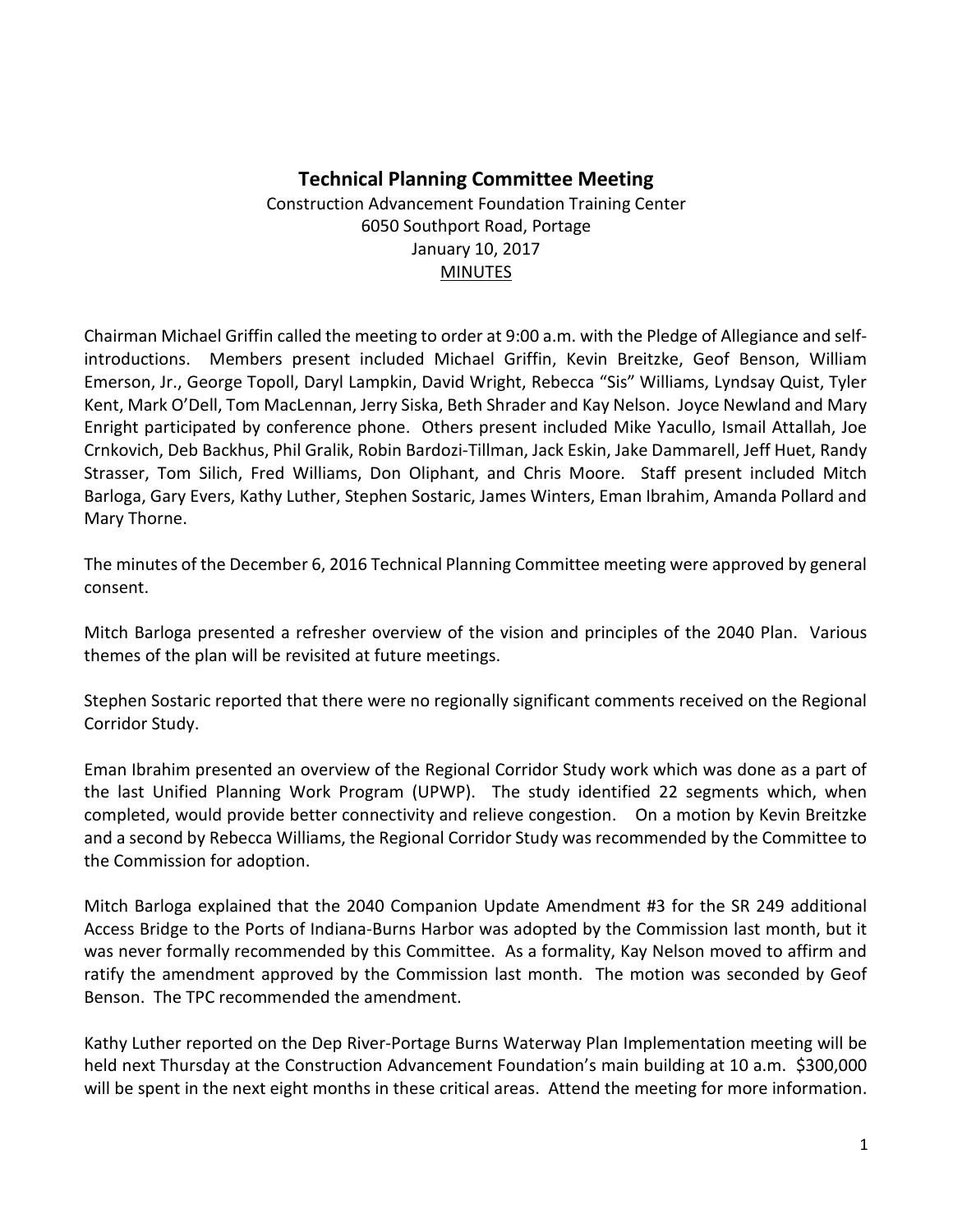Amanda Pollard explained that the quarterly tracking reports are due before January 21. The Transportation Resource and Oversight Committee (TROC) meets the first Thursday and the last Tuesday of the month and this is problematic with the TIP amendment scheduling.

Amanda Pollard explained FY 2016-2019 Transportation Improvement Program (TIP) Amendment #33 consisting of one bridge rehab/repair in Portage. No adverse comments were received and the amendment was reviewed by the Interagency Consultation Group. On a motion by Beth Shrader and a second by Rebecca Williams, the Committee voted to recommend TIP Amendment #33 to the Commission for adoption.

James Winters announced that FFY 2018-2021 transit project selection update for \$17 million in investment for the next three years. The transit operators will meet after this meeting. Projects include the West Lake expansion and double tracking, Livable Broadway Bus Rapid Transit, Valparaiso V-Line and Dash expansion.

Topical Committee reports were given for the Ped Pedal & Paddle Committee and Land Use Committee.

Joyce Newland reported that FHWA and FTA will be conducting a certification review of the Northwestern Indiana Regional Planning Commission's planning process in mid-July. There will be a public involvement component to it.

Tom Silich, Hobart Trustee, spoke at length on drainage issues on US Highway 6. Hobart and Lake Station representatives will meet with Mitch Barloga to discuss possible application and funding avenues.

Kay Nelson discussed the legislative session items in the General Assembly for 2017. Specific bills mentioned were SB 85 and HB 1002.

Mitch Barloga announced SB 31 will provide for \$2 million per year funding for trail maintenance through the state. He also referred to the handout on the Greenways & Blueways successes.

Stephen Sostaric announced the redesign of the NIRPC website. Tweaking is being performed.

Michael Griffin announced the upcoming meetings and noted the office is closed on January 16 in observance of Rev. Martin Luther King, Jr. Day. The next Technical Planning Committee meeting will be on February 14, 2017 at 9:00 a.m. in the Lake Michigan Room at the NIRPC office. Hearing no other business, he adjourned the meeting at 10:30 a.m.

*A Digital MP3 of this meeting is filed. Contact Mary Thorne at the phone number or email below should you wish to receive a copy or a portion of it.* 

*The Northwestern Indiana Regional Planning Commission (NIRPC) prohibits discrimination in all its programs and activities on the basis of race, color, sex, religion, national origin, age, disability, marital status, familial status, parental status, sexual orientation, genetic information, political beliefs, reprisal, or because all or part of an individual's income is derived from any public assistance program.*